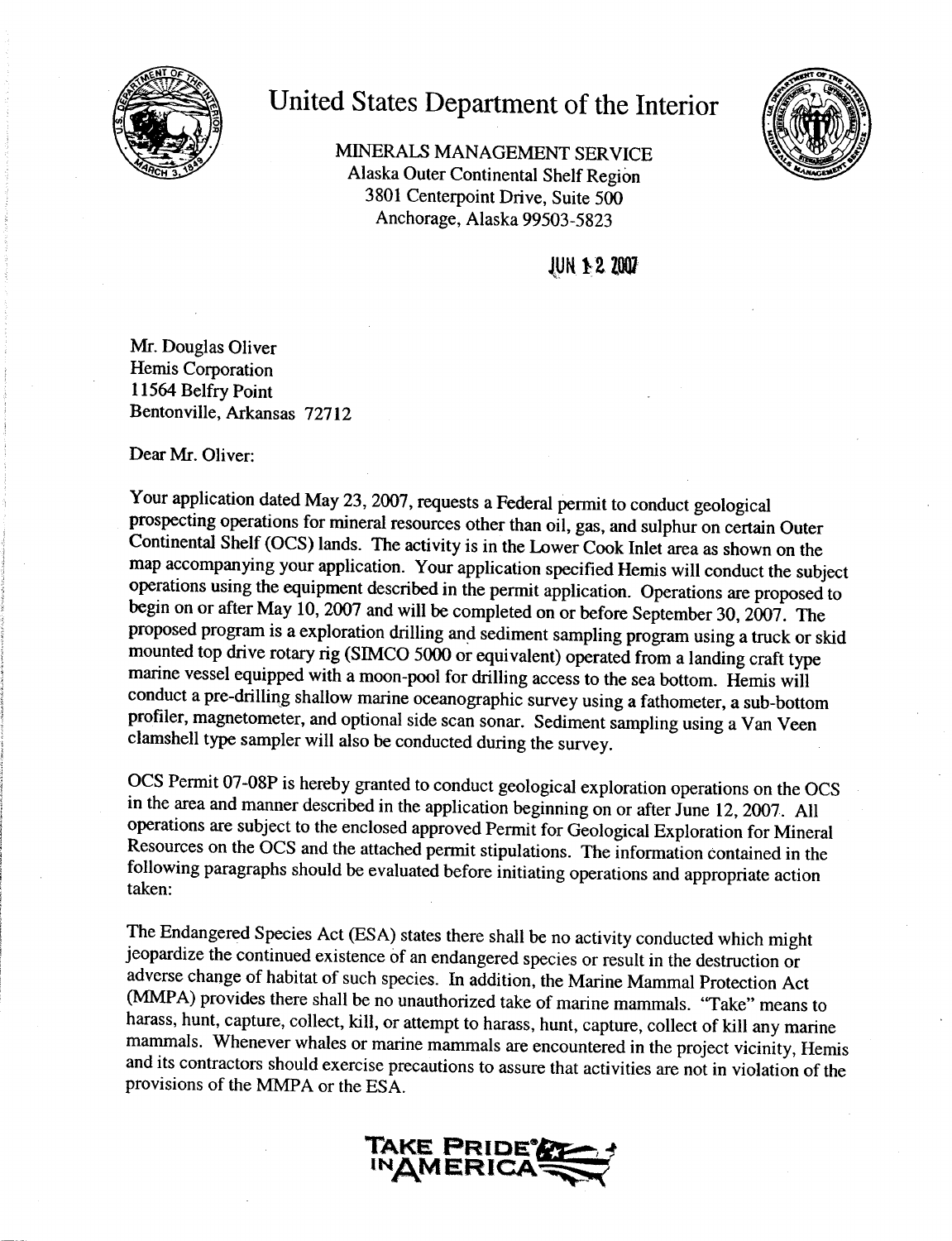The Cook Inlet area is rich in fish and wildlife resources. The area supports intensive sport fishing, subsistence fishing, and commercial fishing for salmon, halibut, herring, king crab, Tanner crab, Dungeness crab, and shrimp. Fishing operations for salmon, crab and shrimp may occur during the time period requested under this permit. In addition to the abundant fishery resources, the area supports substantial populations of seabirds, shorebirds, waterfowl, and marine mammals.

The National Marine Fisheries Service (NMFS) has listed the Steller sea lion as a threatened species. In addition, gray, humpback, fin and sei whales continue to be listed as endangered species. Particular attention should be given to minimize adverse encounters between the project operations and marine mammals.

Further information on the identification and occurrence of marine mammals in the proposed area of operations and the provisions and penalties of the ESA and the MMPA are available. This information may be obtained from the

> U.S. Fish and Wildlife Service Alaska Region 1011E.Tudor Road Anchorage, Alaska 99503 Telephone (907) 786-3467

And from the

National Marine Fisheries Service Federal Building, Room C-554 Anchorage, Alaska 99513 Telephone (907) 271-5006

This permit is effective from the date of approval until September 30th, 2007, or the completion of the survey, whichever occurs earlier. Please be advised that this office requires a weekly report of daily operations. We will require a completion report within 30 days following cessation of field operations.

Sincerely,

12 Wall

Rance R. Wall **Regional Supervisor Resource Evaluation** 

3 Enclosures

 $\overline{2}$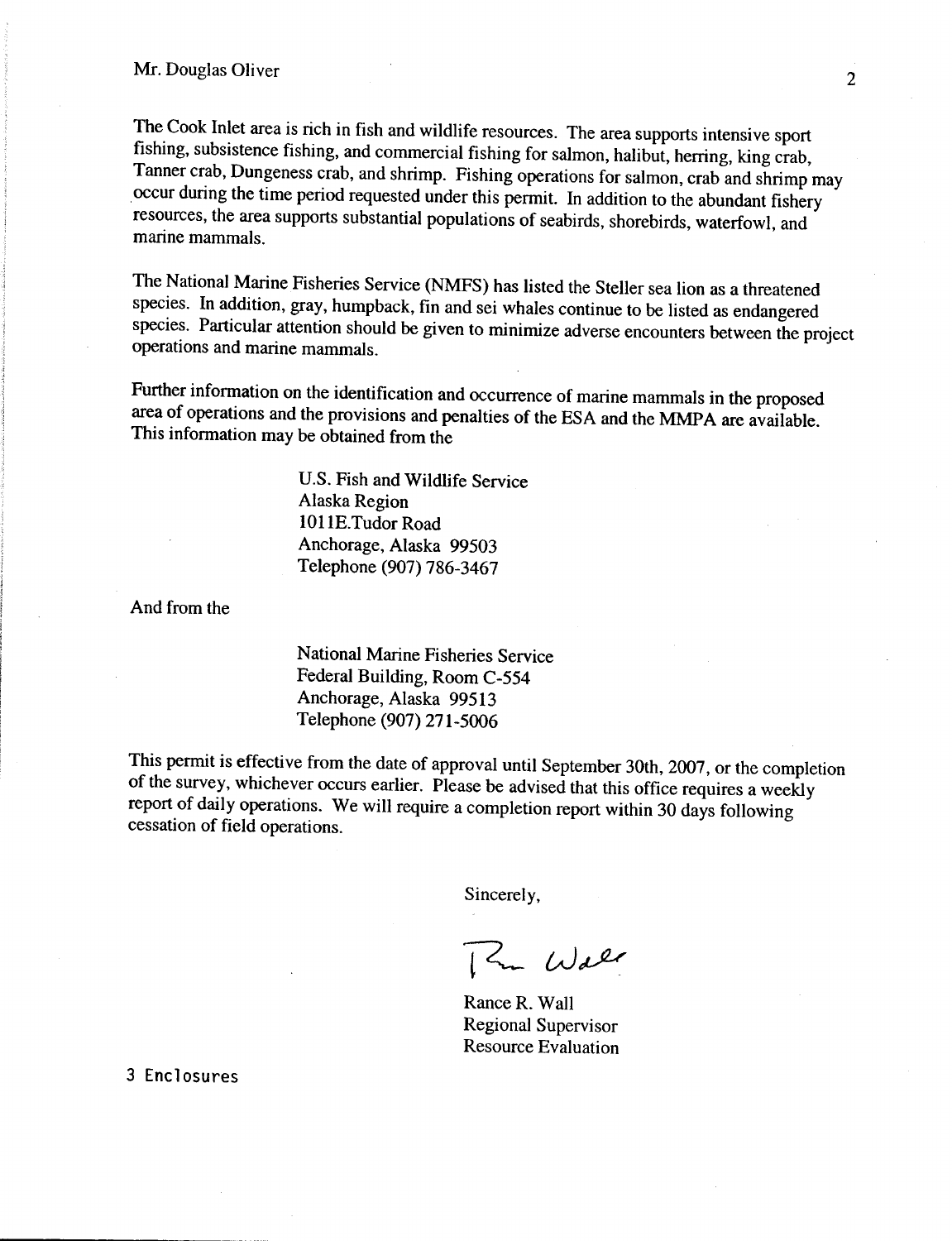## **G&G PERMIT STIPULATIONS Minerals Management OCS Permit 07-08P**

- No solid or liquid explosives shall be used without specific approval.
- Operations shall be conducted in a manner to assure that they will not cause pollution, cause undue harm to aquatic life, create hazardous or unsafe conditions, or unreasonably interfere with other uses of the area. Any difficulty encountered with other uses of the area or any conditions which cause undue harm to aquatic life, pollution, or could create a hazardous or unsafe condition as a result of the operations under this permit shall be reported to the Supervisor. Serious or emergency conditions shall be reported without delay.
- Vessels should avoid concentrations or groups of whales. Operators should, at all times, conduct their activities at a maximum distance from such concentrations of whales.
- When a vessel is operated near a concentration of whales, the operator must take every precaution to avoid harassment of these animals. Therefore, vessels should reduce speed when within 300 yards of whales and those vessels capable of steering around such groups should do so. Vessels may not be operated in such a way as to separate members of a group of whales from other members of the group.
- Vessel operators should avoid multiple changes in direction and speed when within 300 yards of whales. In addition, operators should check the waters immediately adjacent to a vessel to ensure that no whales will be injured when the vessel's propellers (or screws) are engaged.
- Small boats should not be operated at such a speed as to make collisions with whales likely. When weather conditions require, such as when visibility drops, vessels should adjust speed accordingly to avoid the likelihood of injury to whales.
- When any Permittee becomes aware of the potentially harassing effects of operations on endangered whales, or when any Permittee is unsure of the best course of action to avoid harassment of endangered whales, every measure to avoid further harassment should be taken until the NMFS is consulted for instructions or directions. However, human safety will take precedence at all times over the guidelines and distances recommended herein for the avoidance of disturbance and harassment of endangered whales.
- Exclusion Zone An exclusion zone around the oceanographic-survey sound source shall be free of marine mammals before the survey can begin and must remain free of marine mammals during the survey operations. The purpose of the exclusion zone is to protect marine mammals from Level A harassment (injury) and Level B harassment (change of behavior). No Level A harassment (injury) takes are likely to occur from the survey operations since the sound level from the sub-bottom profiler to be used in the survey is 182 dB at the source. Level B harassment (change of behavior) takes could occur if marine mammals come closer than 29 meters from the source. The exclusion zone for the Hemis survey is 200 meters around the survey vessel.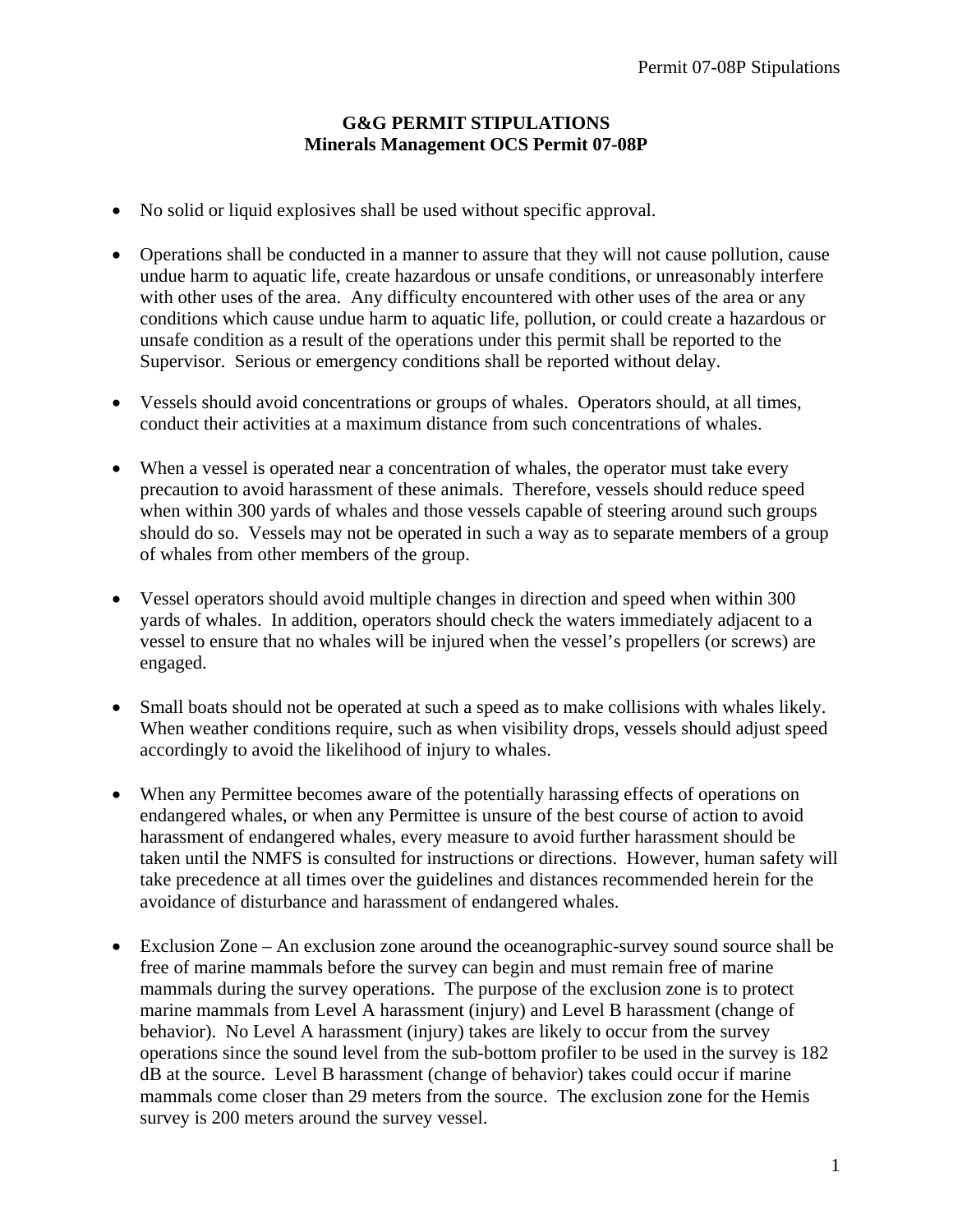- Monitoring of the Exclusion Zone Individuals on the survey vessel shall continuously monitor the 200 meter exclusion zone around the survey vessel for the presence of marine mammals to maintain a marine-mammal-free exclusion zone and monitor for avoidance or take behaviors during the operation of the sub-bottom profiler. If a marine mammal is observed in the exclusion zone, the sub-bottom profiler must be shut down until the exclusion zone is free of marine mammals.
- Drilling Safety Zone A 200 meter safety zone shall be free of marine mammals prior to starting drilling operations. Drilling may start as soon as the zone has been visually cleared to be free of marine mammals.
- Shut Down The operation of the sub-bottom profiler shall be suspended until the exclusion zone is free of marine mammals. If the sub-bottom profiler is completely powered down for any reason during nighttime or poor sighting conditions, it shall not be re-energized until daylight or whenever sighting conditions allow for the exclusion zone to be effectively monitored.
- Reporting Requirements –In addition, operators must report immediately any shut downs due to a marine mammal entering the exclusion zone and provide the MMS with information on the frequency of occurrence and the types and behaviors of marine mammals (if possible to ascertain) entering the exclusion zone.
- Survey and drilling vessels will minimize operations that require high-intensity work lights to minimize the potential for adverse impacts to marine birds.
- High-intensity lights will be turned off in inclement weather when the drilling vessel is not actively conducting operations to minimize the potential for adverse impacts to marine birds; however, navigation lights, deck lights, and interior lights should remain on for safety.
- All bird-vessel collisions shall be documented. Minimum information will include species, date/time, location, weather, and operational status of the survey vessel when the strike occurred. Photographs would be helpful to confirm species identification. The USF&W does not recommend the treatment/transport of injured or dead birds due to the concerns about avian influenza. Bird collision information will be sent to MMS within 72 hours.
- Historic resources including man-made objects or structures older than 50 years, such as shipwrecks, submerged structures, and aircraft may occur in the survey area. In order to ensure that this Federally permitted action does not disturb historic archaeological resources as mandated in the National Historic Preservation Act and to inform the State Historic Preservation Officer of this action and potential for disturbing archaeological resources, a determination of the seafloor conditions will need to be made prior to commencement of drilling and coring operations in the Federal OCS. This determination can be made with a combined magnetometer and seafloor imaging survey. The seafloor imaging can be side scan sonar data or possibly sufficient seafloor transects with an underwater camera system so that any surface feature that may be manmade and historic, can be identified and avoided. More information on archaeological resources may be found in the MMS Handbook for Archaeological Resource Protection, which is available upon request or on the MMS web page at [http://www.mms.gov/adm/rn239.pdf.](http://www.mms.gov/adm/rn239.pdf)